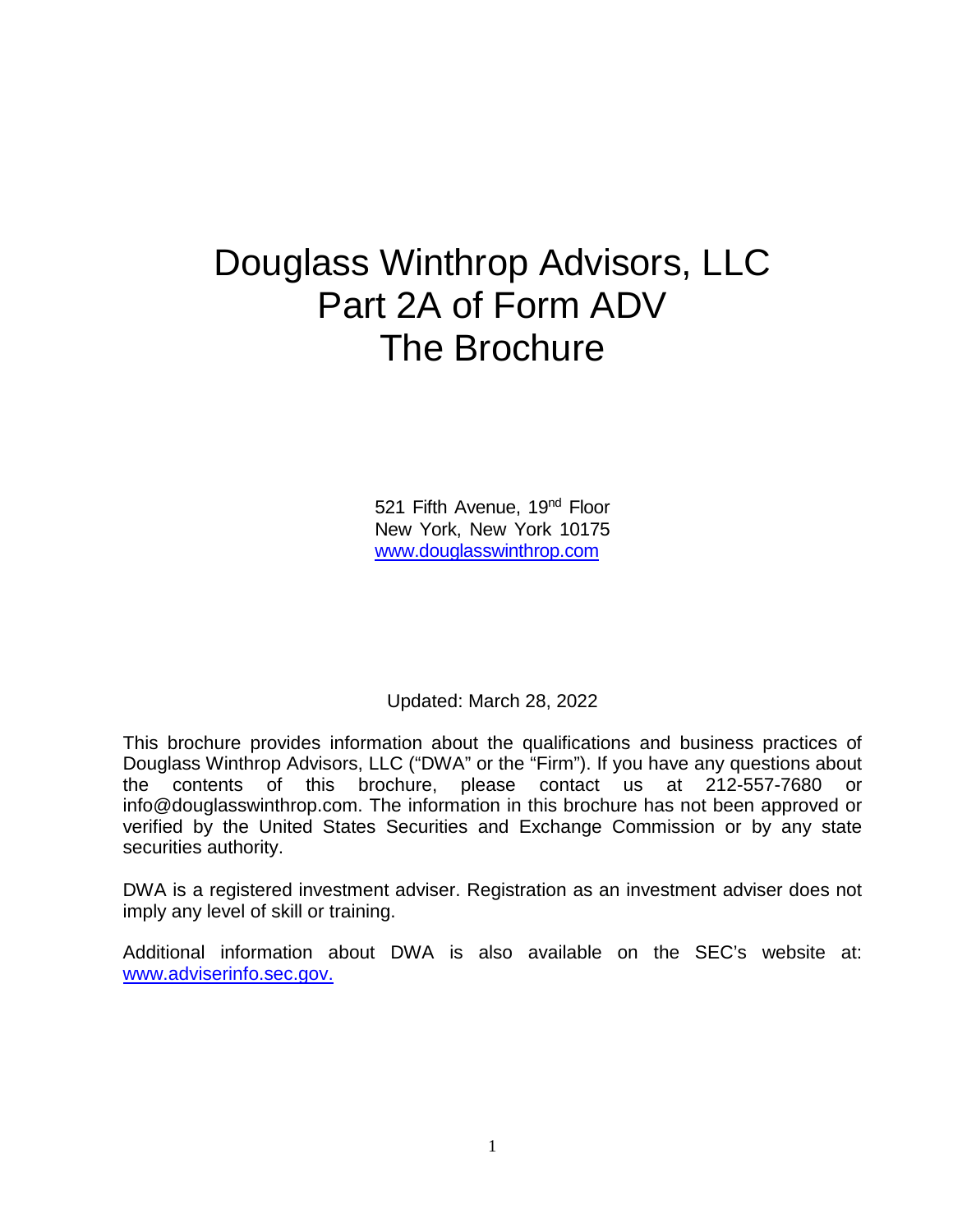### **ITEM 2- Material Changes**

DWA is required to provide a summary of any material changes made to this Form ADV Part 2A in connection with its annual updating amendment.

Since DWA's last annual filing in March 31, 2021, the Firm is reporting the following material changes:

Item 4- On September 13, 2021, Kudu Investment US, LLC, a Delaware limited liability company, acquired a passive, non-controlling minority stake in DWA.

Item 4- DWA is an ERISA fiduciary when advising retirement asset rollovers pursuant to the Department of Labor Fiduciary Rule that went into effect on January 31, 2022..

# **ITEM 3- Table of Contents**

| Code of Ethics, Participation or Interest in Client Transactions and Personal Trading 8 |  |
|-----------------------------------------------------------------------------------------|--|
|                                                                                         |  |
|                                                                                         |  |
|                                                                                         |  |
|                                                                                         |  |
|                                                                                         |  |
|                                                                                         |  |
|                                                                                         |  |
|                                                                                         |  |

# **ITEM 4- Advisory Business**

DWA was founded in 1999 and is currently owned by its principals and a small group of outside investors. Robert R. Douglass, Jr., John Winthrop, Jr. and Lea Paine Highet each own more than 5% (but less than 20%) of the firm. On September 13, 2021, Kudu Investment US, LLC, a Delaware limited liability company, acquired a passive, noncontrolling minority stake in DWA. DWA does not believe that this ownership interest presents a material conflict of interest with any Client.

DWA provides customized investment management services primarily to individuals, highnet-worth individuals, families, trusts, endowments and institutions herein referred to each as a "**client**" and collectively the "**clients**". As a fiduciary, DWA acts in the clients' best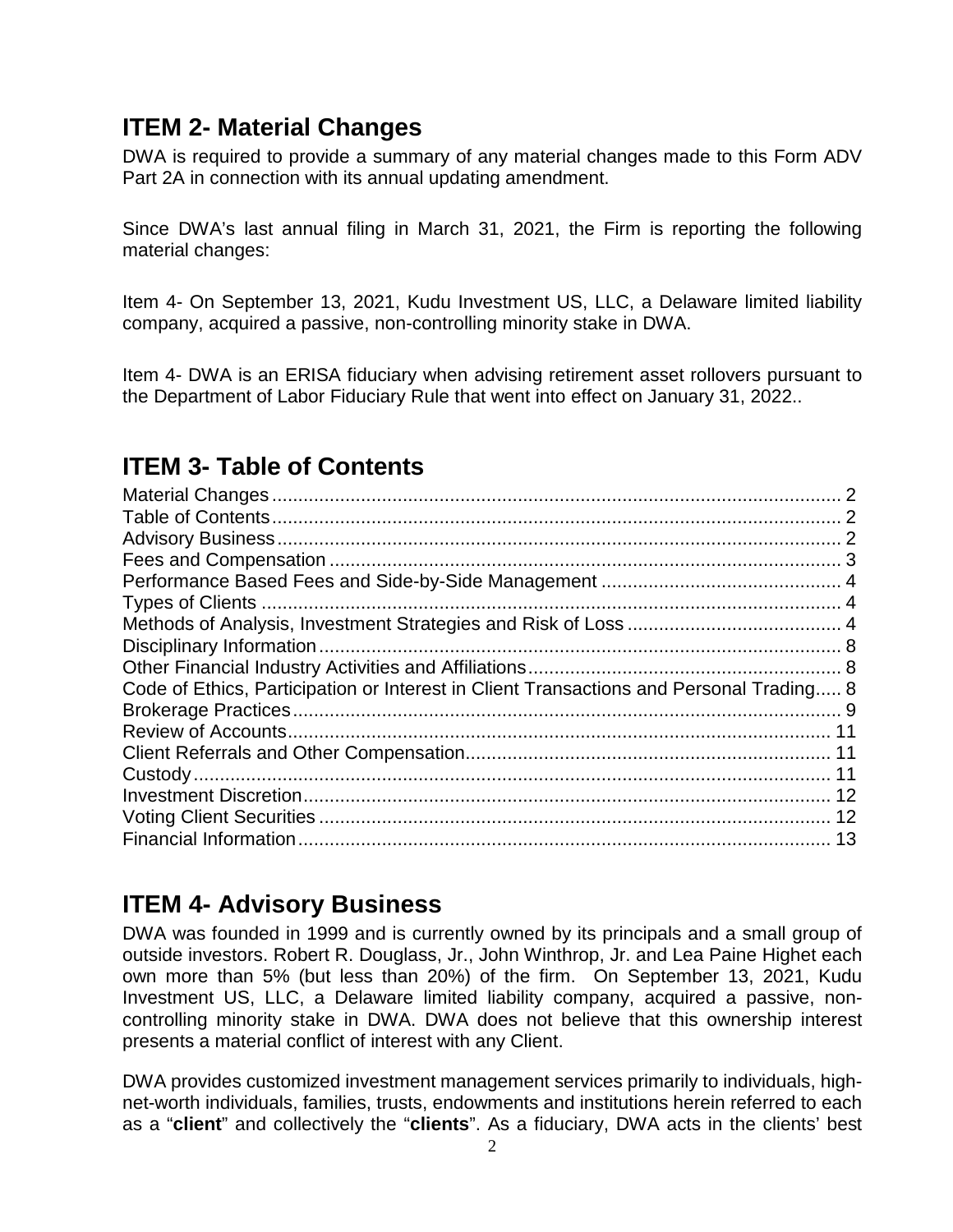interest and fulfills its obligation by working closely with clients to identify and understand their investment objectives while building a long-term relationship. In addition, DWA has adopted policies and procedures designed to comply with the ERISA fiduciary standards when advising retirement asset rollovers as set forth in the Department of Labor Fiduciary Rule.

DWA manages client assets in individually managed accounts. An individually managed account is a dedicated account owned by a client and governed through an investment management agreement ("**IMA**") between the client and DWA. DWA works with each client to establish an appropriate investment strategy based on the client investment objectives, risk tolerance investment guidelines. Clients choose from all-equity and balanced strategies and can impose reasonable restrictions on DWA's management of their accounts.

While DWA has broad discretion to select investments, DWA generally invests client assets in domestic and international stocks. Where appropriate, fixed income allocations typically include investment grade corporate, U.S. Government and municipal bonds.

Equities are typically managed in line with either the DWA Equity Strategy or the DWA Environment Strategy. (Item 8 below has a more detailed explanation of the Firm's investment strategies.) Each account is managed by a dedicated Portfolio Manager. While equity selection in both strategies are informed by the respective Investment Committee and Portfolio Management Committee of each strategy, the dedicated Portfolio Manager has latitude to stray from the respective list based on each client's unique circumstance, taking into account a client's legacy positions, sensitivity to taxes, risk tolerance, investment time horizon and other relevant factors.

DWA does not participate in a wrap program.

As of December 31, 2021, DWA had total regulatory assets under management of \$5,022,369,187 of which \$4,999,883,819 was managed on a discretionary basis on behalf of approximately 1,183 clients and \$22,485,368 was managed on a non-discretionary basis on behalf of 3 clients.

### **ITEM 5- Fees and Compensation**

Compensation to DWA for individually managed accounts is negotiable and will vary, but typically consists of a percentage of assets under management. Percentage fees for assets under management are generally up to 1.25%. Institutional accounts, which are subject to higher minimums and are managed according to a model portfolio, are charged 0.85% for the first \$25 million dollars and 0.70% on assets above that level.

DWA in its discretion may waive or negotiate fees for certain clients, such as employees' family members.

For most clients, DWA charges fees quarterly in arrears based on the account value at the end of that quarter. For some clients where it has been a primary provision of their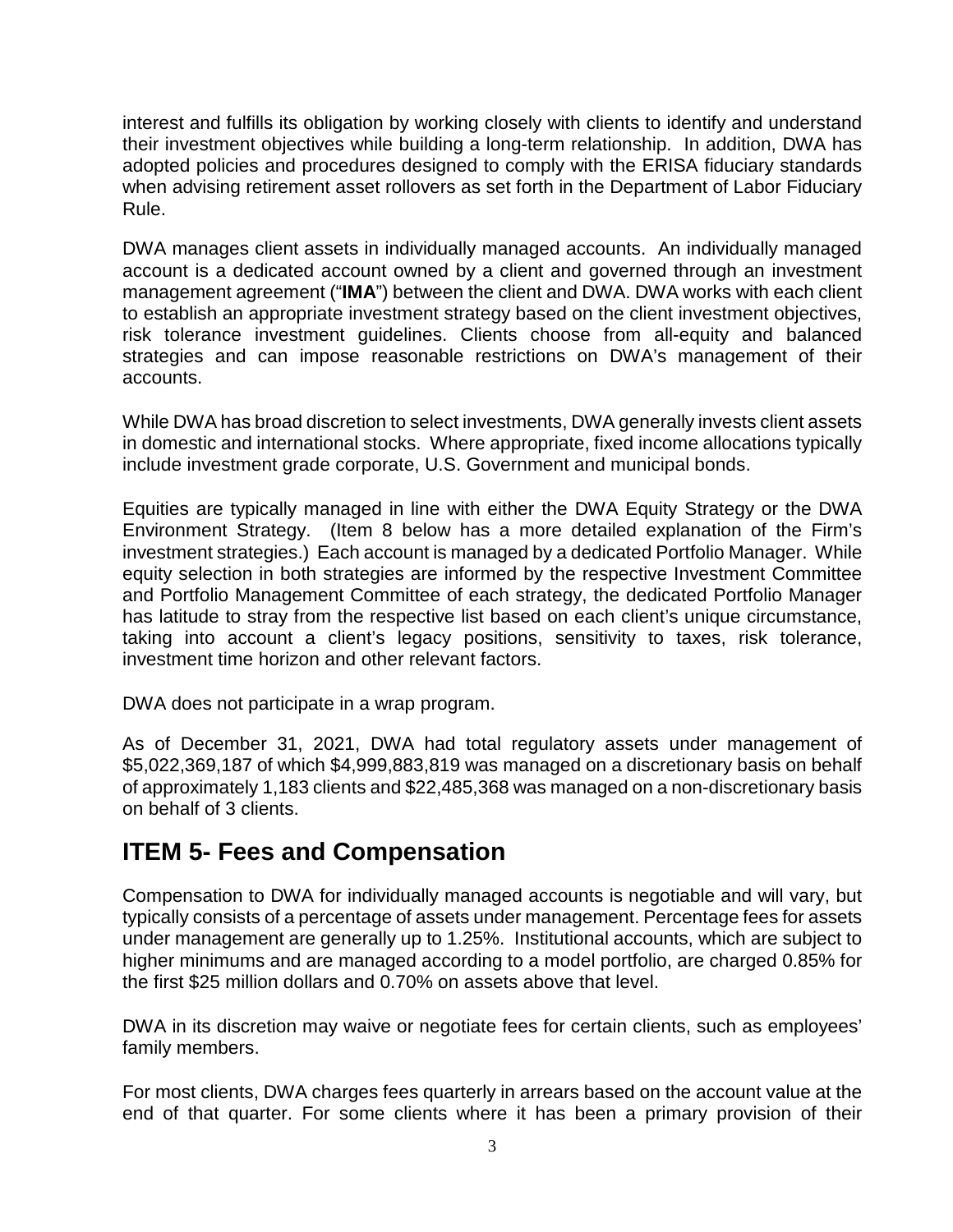investment management agreement with another investment manager, DWA charges fees quarterly in advance, based on the account value at the beginning of the quarter. Most clients authorize DWA to deduct fees automatically from their custodial accounts, but clients may request that DWA send quarterly invoices to be paid by check.

For clients that pay management fees in arrears, if a client terminates the investment management agreement with DWA in the middle of a billing period, DWA will invoice the client for an amount that is pro-rated based on the number of days that the account was managed. For clients that pay management fees in advance, if a client terminates the investment management agreement with DWA in the middle of a billing period, DWA will refund the client the difference between the management fee paid and the pro-rated fee earned based on the number of days during the quarter that the account was managed.

In addition to DWA's investment management fees, clients bear trading costs and custodial fees that may include brokerage commissions, transaction fees, odd lot differential fees, transfer taxes, wire transfer and electronic fund fees, and other fees and taxes on brokerage accounts and securities transactions.

### **ITEM 6- Performance Based Fees and Side-by-Side Management**

DWA does not charge any performance fees. Some investment advisers experience conflicts of interest in connection with the side-by-side management of accounts with different fee structures and schedules. To mitigate such conflicts of interest, DWA generally aggregates client trades together and allocates trades regardless of clients' fee structures and schedules. In keeping with DWA's fiduciary duty, DWA will not incentivize one client to the detriment of another.

# **ITEM 7- Types of Clients**

DWA primarily provides customized investment management services to individuals, highnet-worth individuals, families, trusts, endowments and institutions. DWA's minimum account size is generally \$1 million.

For Institutional clients the minimum account size is generally \$5 million; however, this amount is negotiable.

### **ITEM 8- Methods of Analysis, Investment Strategies and Risk of Loss**

DWA manages both all-equity and balanced portfolios. Balanced portfolios consist of equities and fixed-income securities. The specific mix is determined by the Portfolio Manager in consultation with the client and may be shaped by such factors as the client's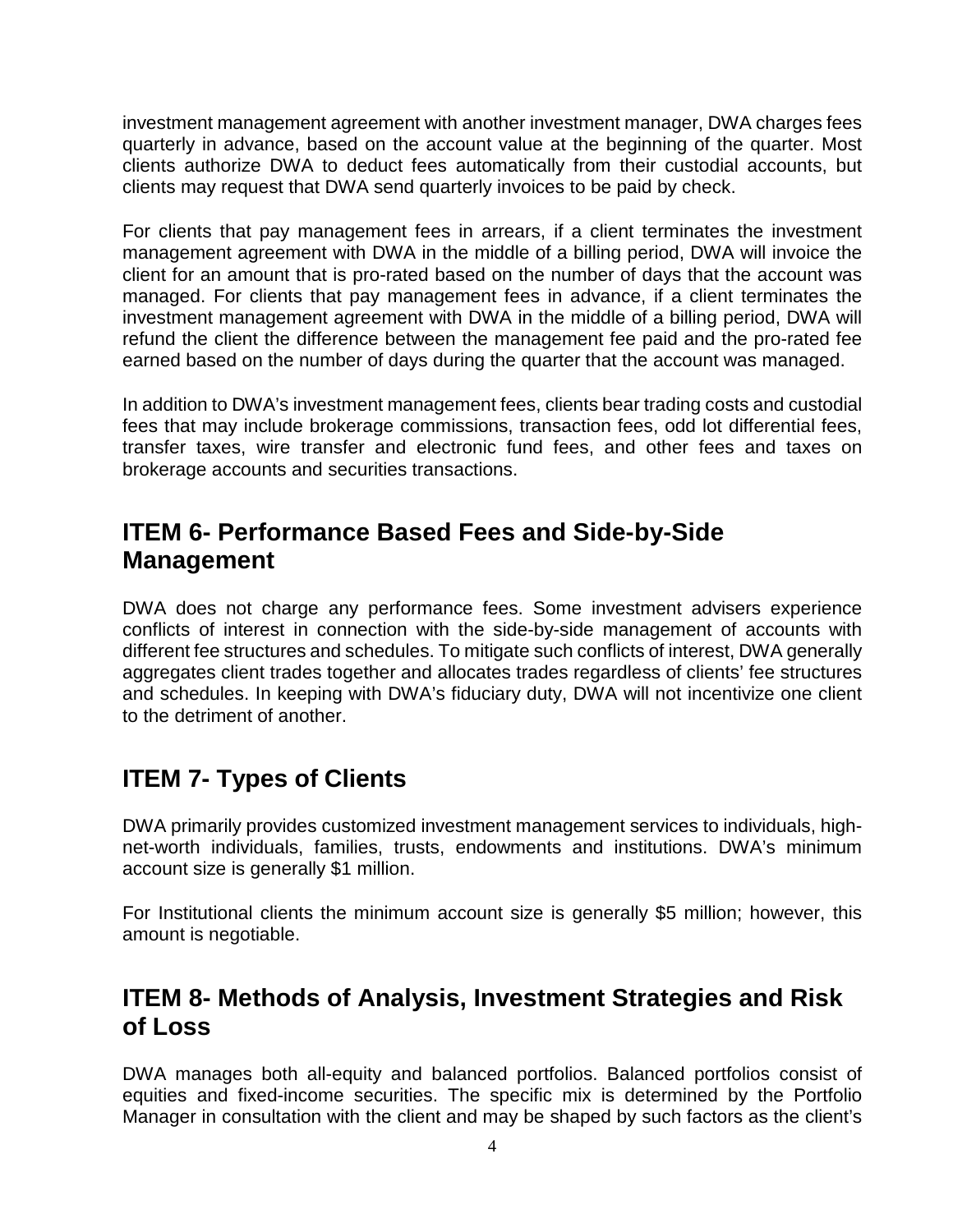investment objectives, tolerance for risk, income requirements, written investment policy or other factors considered relevant.

With regard to the equity component, clients may choose from the DWA Equity Strategy or the DWA Environment Strategy. In either case, the DWA Portfolio Manager assigned to the portfolio will typically select equities from the "Approved to Buy" list for that strategy. Not every equity portfolio will adhere strictly to either strategy. Portfolio Managers have discretion to adjust the weights of the individual securities in the portfolio, including down to zero, if they believe it is in the best interest of the client. Portfolio Managers may elect to leave previously owned (legacy) securities in a client's portfolio to minimize tax consequences or for other reasons. Portfolio Managers are permitted to buy other securities not on the Approved to Buy list at the client's direction. In general, Institutional accounts and non-taxable accounts adhere more closely to a model portfolio based on securities on the respective Approved to Buy lists, but weightings in these accounts may vary based on market timing.

DWA primarily invests in stocks and bonds for relatively long time horizons, typically for a year or more. However, sometimes market developments or changes in an issuer's fundamental prospects could cause DWA to sell securities more quickly.

#### **DWA Equity Strategy**

The DWA Equity Strategy Investment Committee consists of its seven Portfolio Managers and five research and trading team members. Stock selection and target weightings are determined by the Portfolio Management Committee, whose members are Bryce O'Brien, Charlie Howard and Jay Winthrop. The Investment Committee works together to conduct fundamental analysis on all stocks recommended for client accounts. This analysis adheres to a five-filter methodology which includes a review of:

- The issuer's management;
- The issuer's financial strength and flexibility;
- The issuer's competitive position within their industry;
- The issuer's opportunities for reinvestment
- The security's valuation; and
- Any other factors considered relevant.

The Investment Committee generally meets weekly to discuss existing and prospective investments. Investments are evaluated independently, as well as in the context of clients' existing holdings and sector exposures.

#### **DWA Environment Strategy**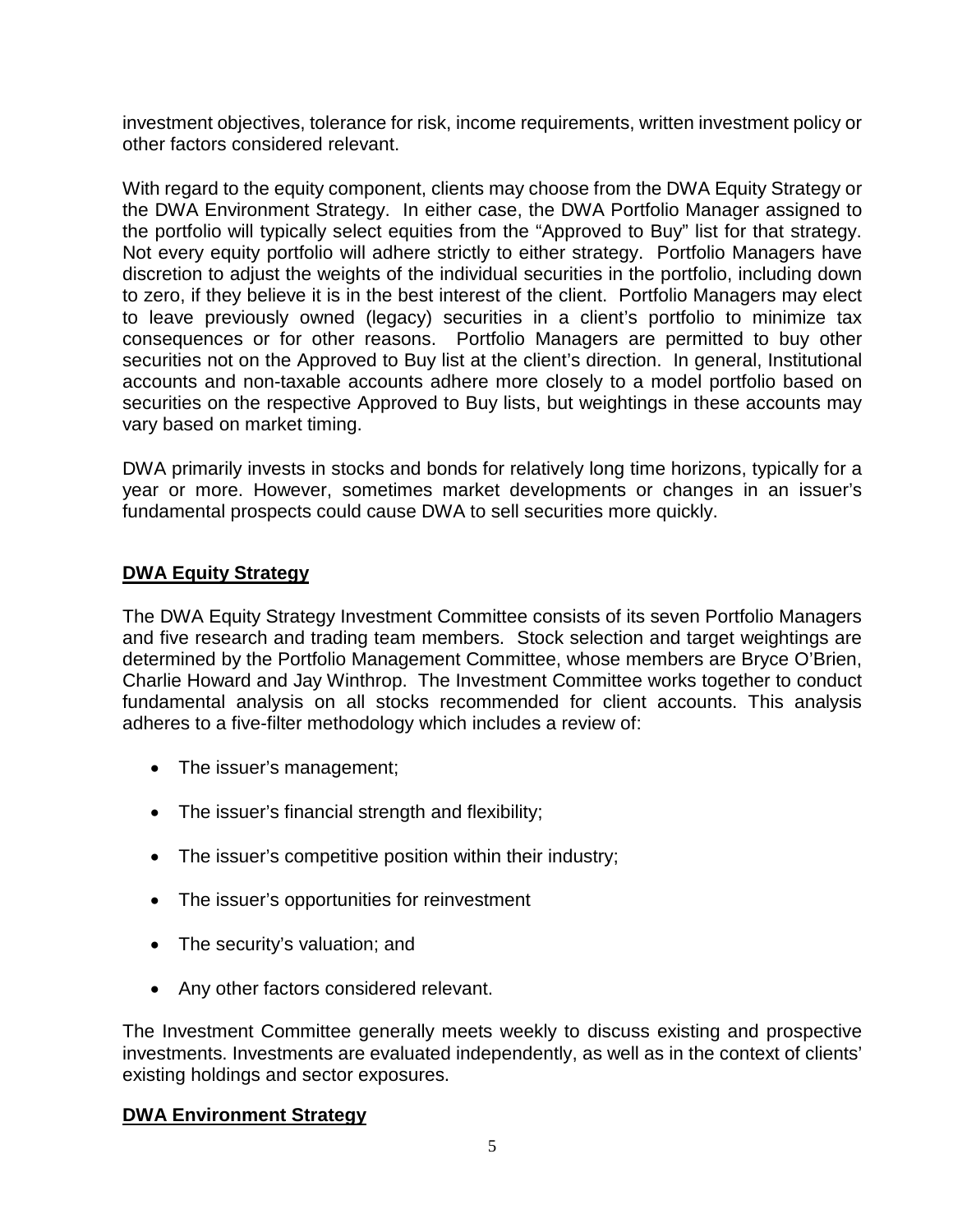DWA offers clients an Environment Strategy which adheres to the five-filter stock selection criteria embedded in the DWA Equity Strategy research process, while adding a sixth filter reflecting a company's ability to create value based on prudent navigation of secular environmental trends. The DWA Environment Strategy offers a specialized domain expertise to identify companies that feature best-in-class environmental leadership or derive a substantial and growing proportion of revenues from products that meet intensifying environmental challenges. We seek leaders on factors material to long-term value creation ranging from transparent performance on environmental costs and risks in their supply chains to revenue upside from meeting customers' changing expectations regarding sustainability. Environmental challenges include physical, regulatory and transition risks imposed by climate change. The Environment Strategy has its own Portfolio Management Committee, which consists of Josh Huffard, Bowdy Train, and Dan Abbasi.

#### **Fixed Income Securities**

Fixed-income investments include U.S. government, municipal and corporate bonds. Purchases are made by individual Portfolio Managers in consultation with clients and are based upon each client's specific needs and guidelines. Portfolio managers consult with the research and trading teams with the aim of achieving the best risk-adjusted returns within the client's guidelines. When evaluating a U.S. government bond, the Portfolio Manager generally considers such factors as its maturity date, yield and any other factors considered relevant. When evaluating a municipal bond, the Portfolio Manager generally considers such factors as the credit-worthiness of the issuer as judged by independent ratings agencies, the source of revenue to pay interest and principal to bondholders, maturity date, yield, liquidity and any other factors considered relevant. When evaluating a corporate bond, the Portfolio Manager generally considers such factors as the creditworthiness of the issuer as judged by independent ratings agencies, the issuer's financial statements, prospects for the issuer's industry as well as the issuer's competitive position within that industry, maturity date, yield, liquidity and any other factors considered relevant.

#### **Other Securities**

As an accommodation to clients, DWA may hold shares of open-end and closed-end mutual funds ("mutual funds") and exchange-traded funds ("ETFs"). Mutual fund and ETF transactions are done by individual Portfolio Managers in consultation with clients and are typically in response to the client's desire to have more concentrated exposure to a given asset class, sector or geographic area than can be achieved through the selection of individual securities. When evaluating a mutual fund or ETF for a client, the Portfolio Manager considers its historical risk and return characteristics, the tenure and qualifications of its portfolio management team, the concentration and volatility of its holdings, its fee structure, its liquidity and any other factors considered relevant. Mutual funds and ETFs typically charge shareholders management fees and other expenses in addition to the fees charged by DWA.

#### *Summary of Material Risks*

Investing involves risks and there can be no assurance that the investment objective of our clients will be achieved, or that clients will not incur losses. The risks described below are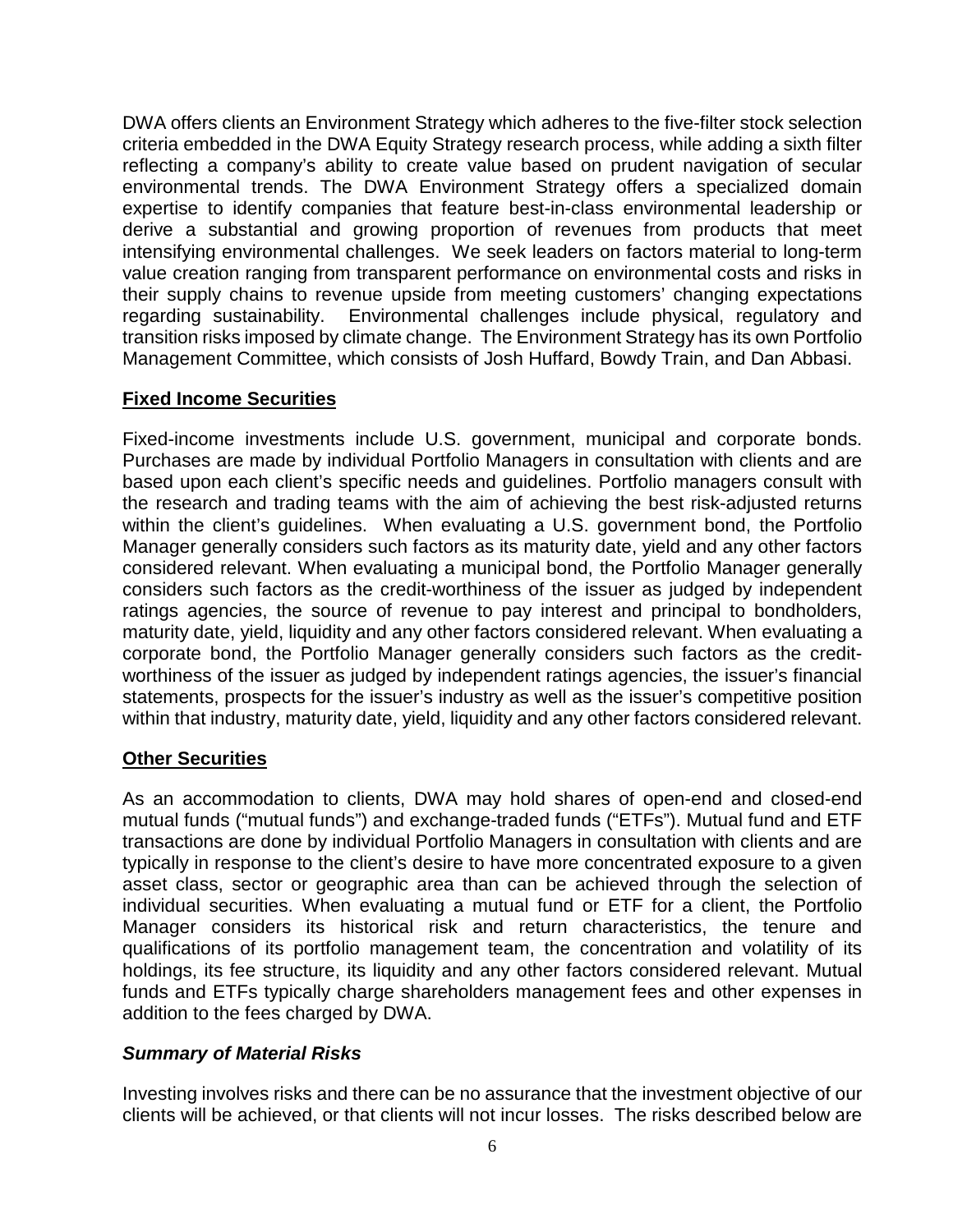not meant to be a comprehensive collection of all risks clients will face. Each client is also encouraged to consult with DWA to review the specific risks of the assets in the client's account from time to time.

#### **Equity Securities**

Common stocks and other equity securities generally increase or decrease in value based on the earnings of a company and on general industry and market conditions. The value of a company's share price could decline as a result of poor decisions made by management, lower demand for the company's services or products or if the company's revenues fall short of expectations. There are also risks associated with the stock market overall; in particular, the stock market may experience periods of turbulence and instability.

#### **Fixed Income Securities**

Fixed income or debt securities have varying levels of sensitivity to changes in interest rates. In general, the price of a fixed income security will fall when interest rates rise and rise when interest rates fall. Securities with longer maturities will be more sensitive to interest rate changes. Many types of fixed income securities, such as some types of mortgage-backed securities are also subject to prepayment risk. Securities subject to prepayment can offer less potential for gains during a declining interest rate environment and similar or greater potential for loss in a rising interest rate environment. Belowinvestment-grade fixed income securities are generally subject to greater credit risk than investment-grade securities. Many below-investment-grade fixed income securities are also less liquid than investment-grade securities and could be subject to greater volatility.

#### **Exchange Traded Funds**

Exchange Traded Funds are typically designed to represent a fixed portfolio of securities that is intended to track a particular market index. The risks associated with investing in ETFs generally reflect the risks of owning the underlying securities they are designed to track, although lack of liquidity in an ETF could result in an ETF being more volatile than the particular market index it intends to track. ETFs also have separate management fees and expenses which a Client will bear through its investment in the underlying ETF.

#### **Environment Strategy Risks**

By investing with a focus on environment-impact companies, the Environment Strategy portfolio may forego otherwise attractive investment opportunities or may increase or decrease the fund's exposure to certain types of companies and, therefore, to possibly underperform other portfolios that do not invest with a similar focus. **Operational Risk** 

Operational risk is the potential for loss caused by a deficiency in information, communication, transaction processing and settlement and accounting systems. DWA maintains controls to mitigate operational risk, including systems and procedures to record and reconcile transactions and positions, and to obtain necessary documentation for trading activities.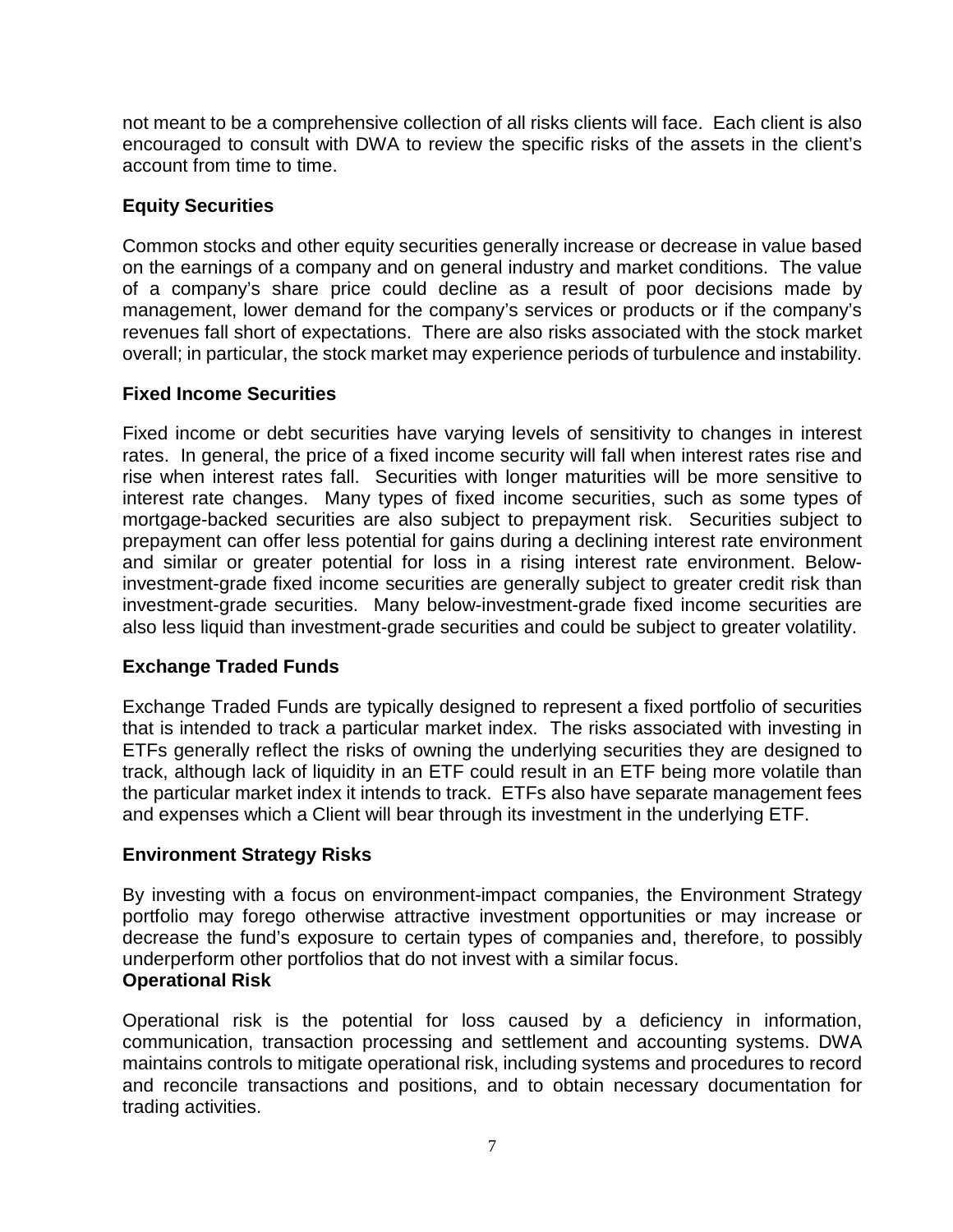#### **Economic Conditions**

Changes in economic conditions, including, for example, interest rates, inflation rates, currency and exchange rates, industry conditions, competition, technological developments, trade relationships, supply-chain disruptions, economic sanctions, political and diplomatic events and trends, tax laws and other factors, can substantially and adversely affect the investment performance of a client's account. Economic, political and financial conditions, or industry or economic trends and developments, may, from time to time, and for varying periods of time, cause volatility, illiquidity or other potentially adverse effects in the financial markets. Economic or political turmoil, a deterioration of diplomatic relations or a natural or man-made disaster in a region or country where DWA's client assets are invested may result in adverse consequences to such clients' portfolios. None of these conditions is or will be within the control of DWA, and no assurances can be given that DWA will anticipate these developments.

#### **Business Continuity Risks**

DWA's business operations may be vulnerable to disruption in the case of catastrophic events such as fires, natural disasters, terrorist attacks or other circumstances resulting in property damage, network interruption or prolonged power outages. Although DWA has implemented measures to manage risks relating to these types of events, there can be no assurances that all contingencies can be planned for. These risks of loss can be substantial and could have a material adverse effect on DWA and clients' investments.

#### **Pandemic Outbreak**

An epidemic outbreak and reactions to such an outbreak could cause uncertainty in markets and businesses, including DWA's business. Such an event may adversely affect the performance of the global economy, and may cause market volatility, market and business uncertainty and closures, supply chain and travel interruptions, the need for employees and vendors to work from remote locations, and extensive medical absences. DWA has policies and procedures to address known situations, but because a large epidemic may create significant market and business uncertainties and disruptions, not all events that could affect DWA's business and/or the markets can be determined and addressed in advance. During the recent COVID-19 outbreak, DWA's Business Continuity Plan allowed DWA's personnel to work remotely without interruption to DWA's investment management or client service. This incident response may not be representative of future incident conditions.

#### **Risk of Loss**

Investing in securities involves risk of loss that clients should be prepared to bear. All investments in securities and other financial investments involve substantial risk of volatility arising from numerous factors that are beyond the control of DWA, including market conditions, changing domestic or international economic or political conditions, changes in tax laws and government regulation and other factors.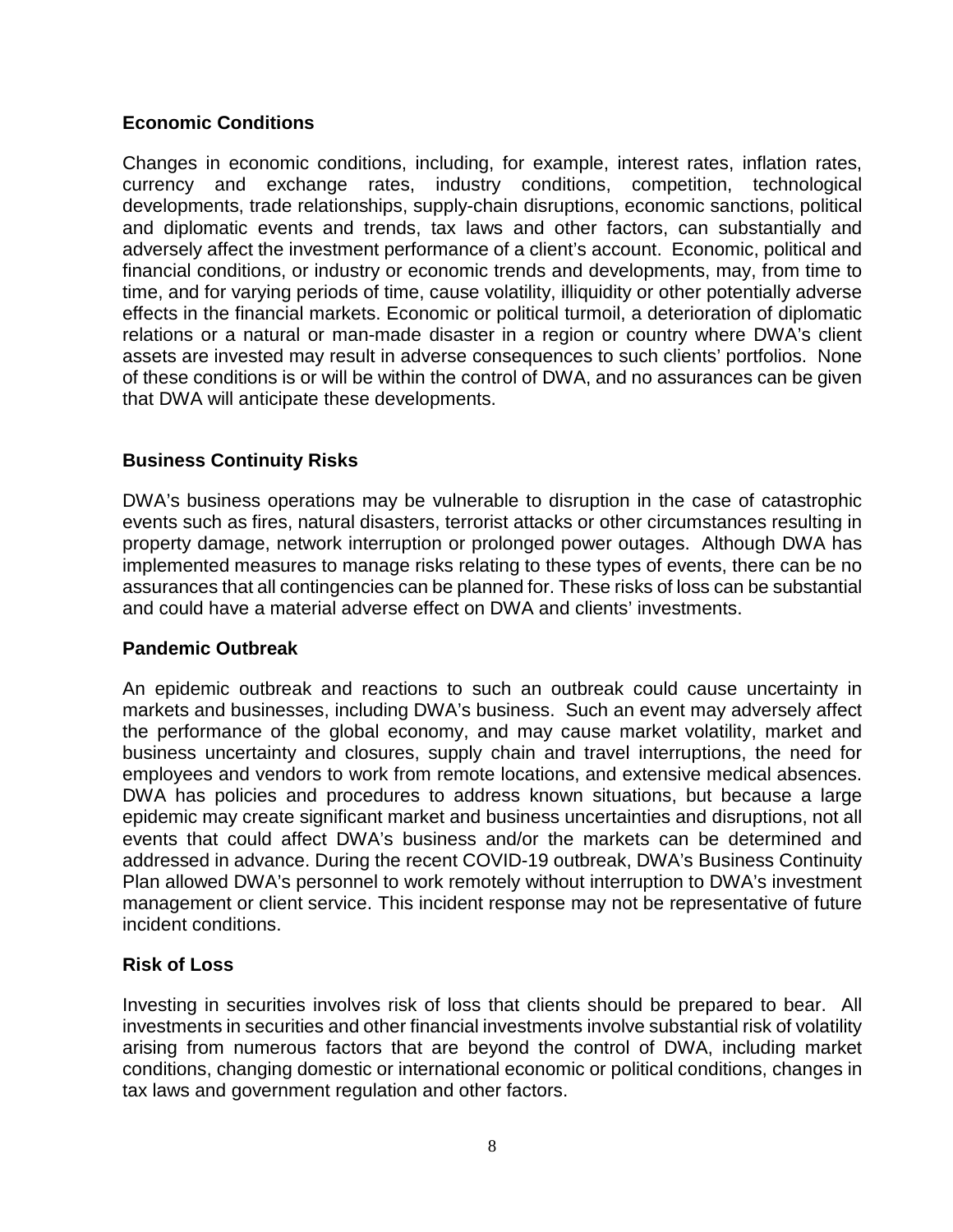## **ITEM 9- Disciplinary Information**

DWA and its employees have not been involved in any legal or disciplinary events that would be material to a client's evaluation of the company or its personnel.

## **ITEM 10- Other Financial Industry Activities and Affiliations**

DWA maintains a relationship with Salisbury Bank and Trust Company under which DWA provides investment advisory services on a discretionary basis for account portfolios designated by the company.

As stated in Item 4, Kudu Investment US, LLC ("Kudu"), a Delaware limited liability company, acquired a passive, non-controlling minority stake in DWA. Kudu has no influence or information on the day-to-day management of DWA.

As disclosed in Part 2B of our ADV, Josh Huffard is a manager of Consor Capital, LLC, the General Partner of Consor Capital II, LP and is entitled to a carried interest in any profits earned by the LP. Consor Capital, LLC, is a venture capital firm focusing on early-stage companies serving consumers and small businesses. DWA does not invest in, nor are clients offered interests in any of the aforementioned investments.

### **ITEM 11- Code of Ethics, Participation or Interest in Client Transactions and Personal Trading**

DWA has adopted a written Code of Ethics that is applicable to all employees. Among other things, the code requires DWA and its employees to act in clients' best interests, abide by all applicable regulations, and pre-clear and report on many types of personal securities transactions. DWA's restrictions on personal securities trading apply to employees, as well as employees' family members living in the same household. A copy of DWA's Code of Ethics is available upon request.

DWA's employees are generally permitted to trade alongside client accounts as long as they receive the average price that is applicable to similarly situated clients and pay their share of any transaction costs. We believe this helps align our interests with our clients'. Any proposed employee transaction involving reportable securities such as stocks, bonds and ETFs requires preclearance from the Compliance Department. No employees are allowed to participate in partially filled orders until all clients' orders have been filled. The Chief Compliance Officer monitors employee trading, relative to client trading, to ensure that employees do not engage in improper transactions.

DWA maintains a watch list of publicly traded securities about which a client or relative of an employee may have access to material non-public information. Any proposed employee transaction involving securities on the watch list requires preclearance from the Chief Compliance Officer. The Chief Compliance Officer does not grant preclearance if any DWA employee possesses such information.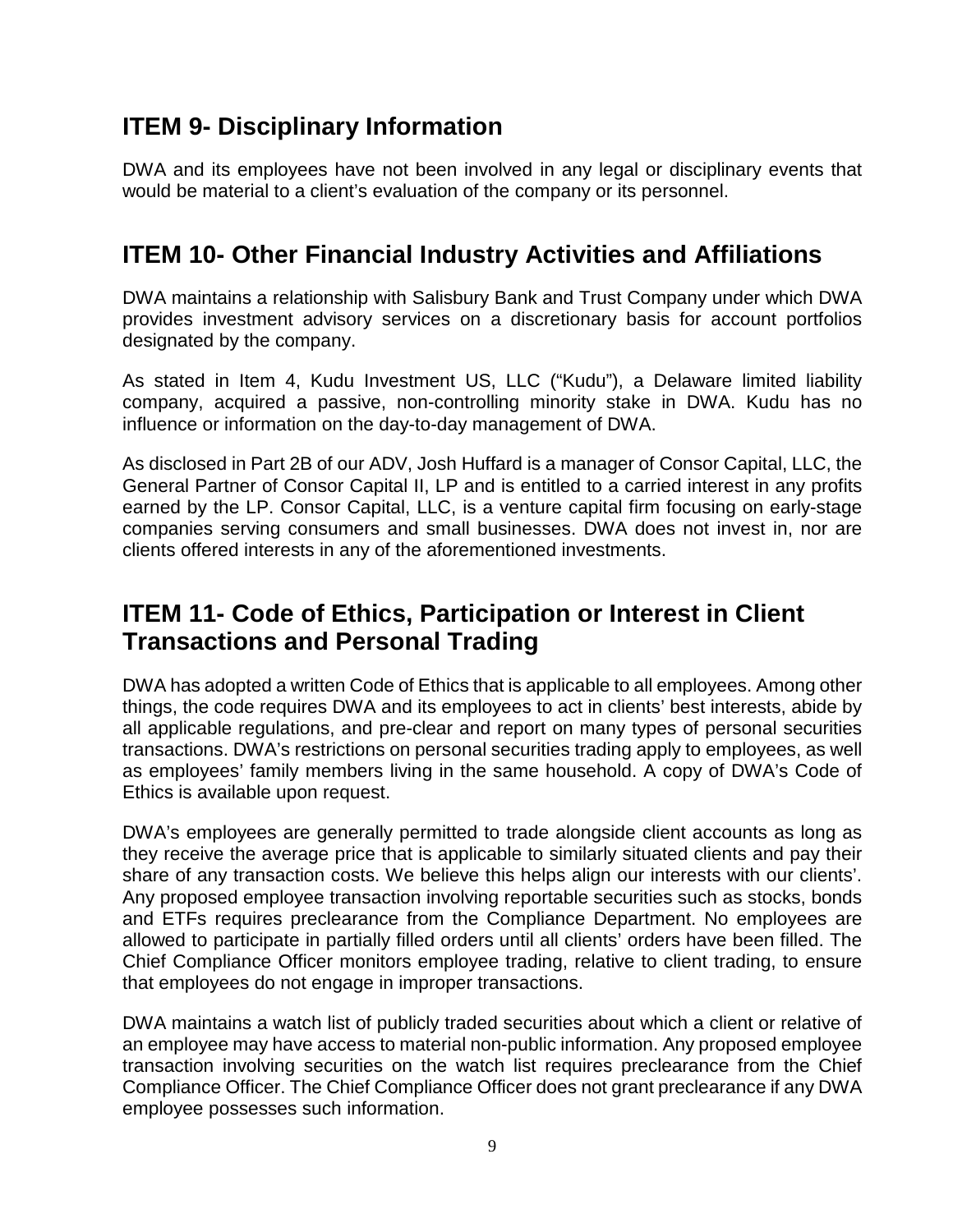Under certain circumstances an employee might invest in a security that is not considered suitable for client accounts because of size, liquidity, or other factors. A change in these factors could result in the security becoming more suitable for clients.

# **ITEM 12- Brokerage Practices**

While DWA has the ability to manage client assets held at a variety of custodians, when asked by a prospective client we recommend that they arrange for their assets to be held in custody at Pershing, BNY Mellon, Fiduciary Trust International or Charles Schwab. DWA believes these custodians offer good services at competitive prices.

#### **Soft Dollar Benefits**

DWA has established a soft-dollar arrangement with certain executing brokers under which DWA receives a portion of the brokerage commissions paid to the executing broker in the form of soft-dollar credit for certain client trades. These soft-dollars are used to pay for investment research and brokerage services which are directly related to the firm's investment process, all of which are exempted by the Section 28(e) safe harbor.

Some of these products and services benefit clients whose accounts are held by other custodians, which could create a conflict of interest between the clients who are indirectly paying for the products and services and the clients who are not paying but may benefit from the investment research and brokerage services.

DWA also receives certain products and services from certain custodians free of charge or at discounted rates. These products and services include:

- The receipt of duplicate client confirmations, statements, and other account information; and
- Direct advisory fee debiting capabilities.

Custodians may also offer other services intended to help DWA manage its business and further develop our investment acumen by hosting select DWA Portfolio Managers and employees at various educational conferences and events.

DWA does not believe that clients whose accounts are held by these custodians bear any additional costs in connection with DWA's receipt of these products and services. However, DWA would not receive these products and services if client accounts were not held in custody and traded by these custodians. DWA's receipt of these products and services creates a potential conflict of interest in connection with DWA's recommendation of these custodians.

#### **Selection of Trading Counterparties**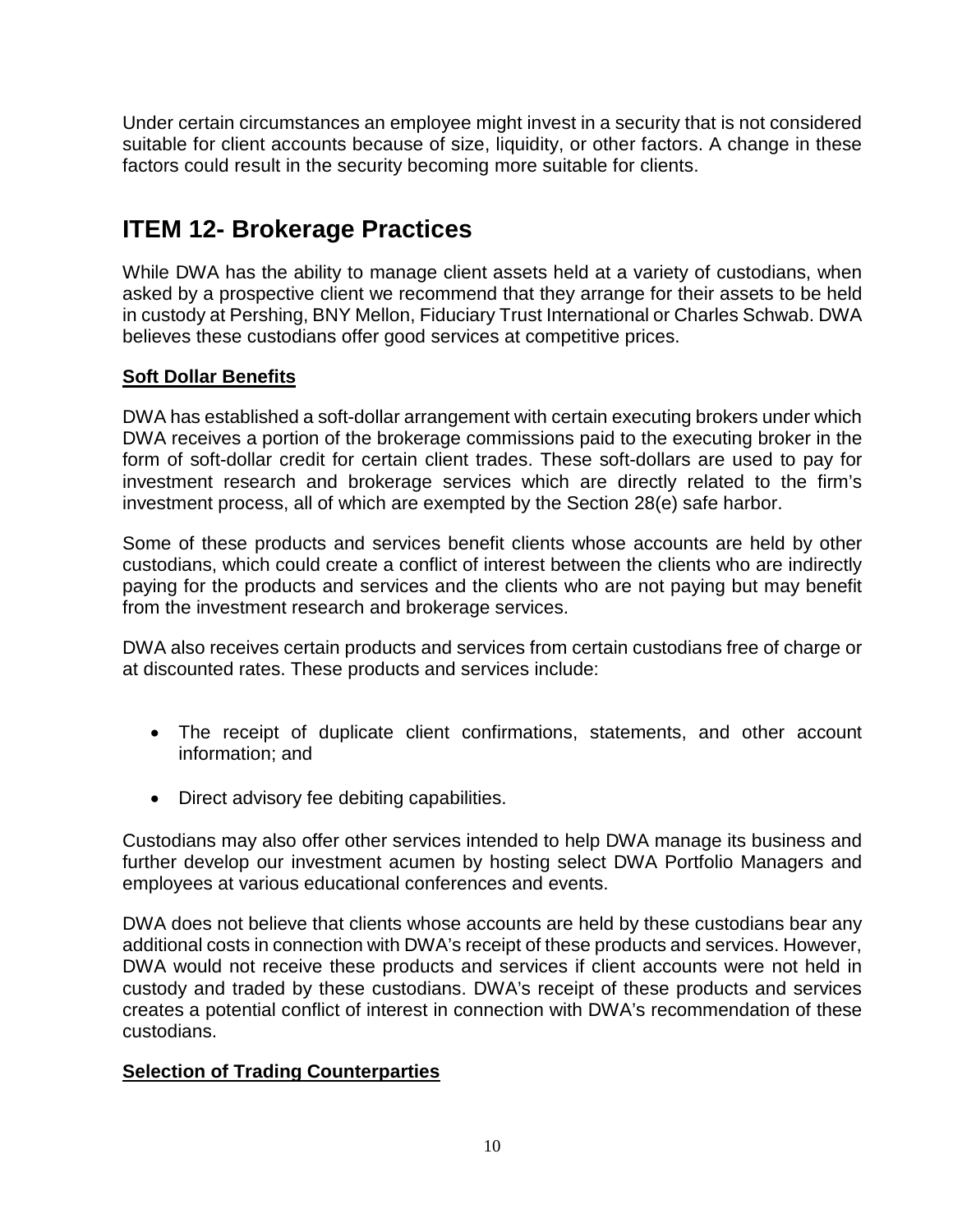Consistent with its obligation to seek best execution for its clients, DWA will place trades with broker/dealers that provide the greatest total value to its clients under the circumstances. DWA can typically trade accounts held at a given custodian using other broker/dealers. However, a custodian may charge trade-away fees (or have other restrictions in place) that would outweigh any benefits from trading stocks with other brokers.

The availability and pricing of bonds varies more widely, so prior to placing a bond trade DWA typically evaluates the available inventory of bonds from brokers who are knowledgeable in the issues in which we are interested and selects bonds that meet our criteria for credit quality, maturity and price.

Some clients may specifically request that their accounts only be traded through a particular broker/dealer. DWA trades these accounts through the firm chosen by the client, which limits DWA's ability to seek best execution. Trading restrictions may result in materially higher trading costs and reduced returns.

#### **Best Execution Reviews**

On at least an annual basis DWA's Trade Oversight Committee evaluates the pricing and services offered by our trading counterparties. DWA has sought to make a good-faith determination that our chosen trading counterparties provide clients with good services at competitive prices. However, clients should be aware that this determination could have been influenced by DWA's receipt of products and services from these brokers.

#### **Aggregated Trades**

DWA typically aggregates client trades in an effort to treat all clients fairly. Clients participating in a bunched order receive the same average price and incur trading costs that are the same as or lower than what would be paid if they were trading individually. Employee trades may be included side-by-side in bunched client trades. If an order is partially filled, clients will have their orders generally filled on a pro rata basis, but orders may be fully filled at DWA's discretion. DWA will seek to complete any unfilled client orders on the next trading day. Employees are excluded from bunched trades whenever client orders are only partially filled.

#### **Client Referrals**

DWA does not compensate any custodian or broker/dealer for referring client accounts.

### **ITEM 13- Review of Accounts**

Accounts under DWA's management are monitored on an ongoing basis by the Portfolio Manager. Periodically, the Compliance Department reviews a number of reports that are designed to identify accounts that are outside the expected ranges for returns. Reviews of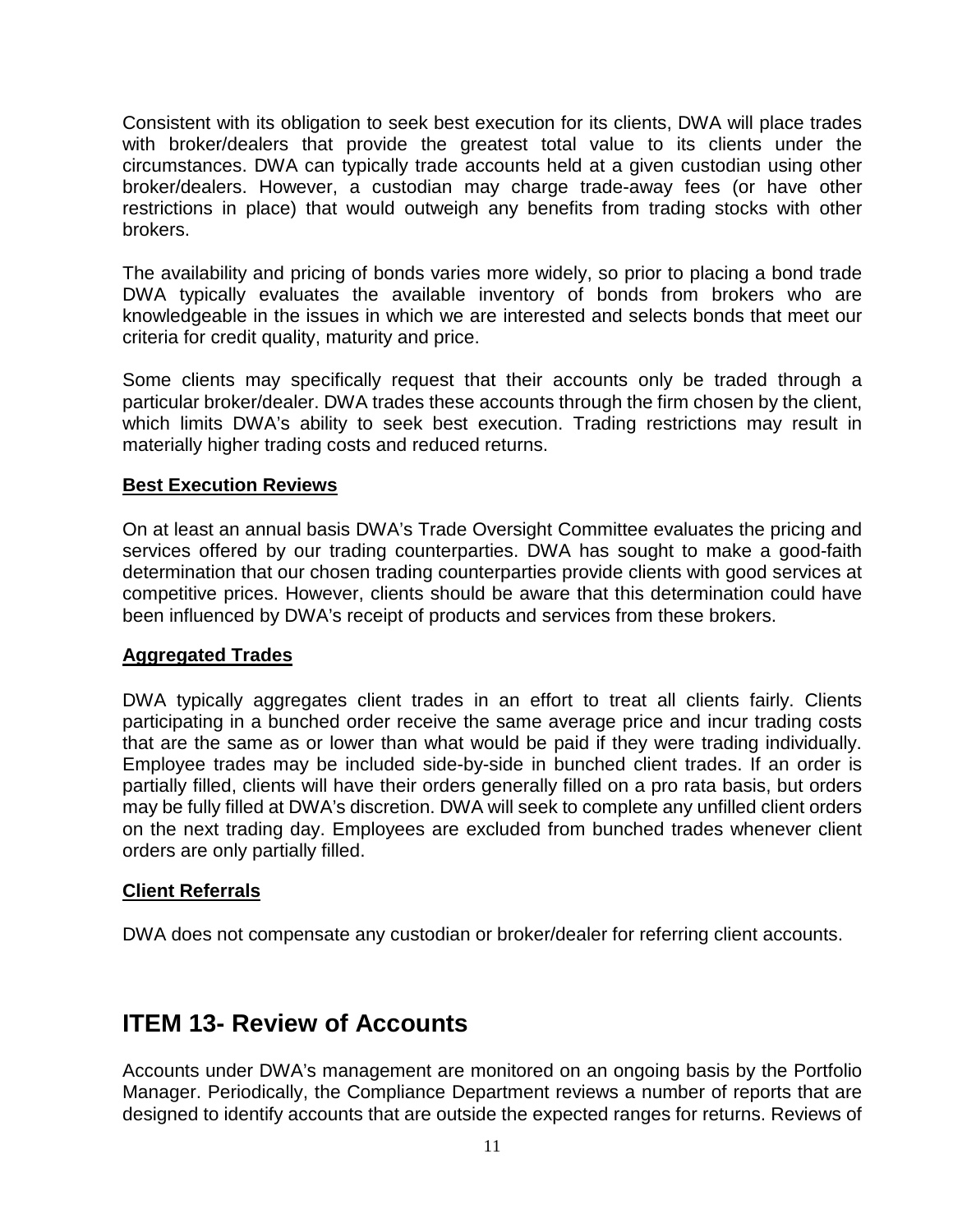client accounts by Portfolio Managers will also be triggered if a client changes his or her investment objectives, or if the market, political, or economic environment changes materially.

Clients receive account statements directly from their chosen custodian on at least a quarterly basis. DWA supplements these custodial statements each quarter with reports provided to each client along with the firm's investment letter. DWA may provide additional reports during client meetings or as requested.

# **ITEM 14- Client Referrals and Other Compensation**

DWA pays a portion of its advisory fees to certain individuals who have executed referral agreements with DWA in connection with those individuals' referral of clients to DWA. Any clients referred to DWA by these agents receive detailed disclosure of the compensation arrangement. DWA complies with Rule 206 (4)-3, the Cash Solicitation Rule.

Other than the products and services that DWA receives from certain custodians and via soft dollar arrangements previously described in Item 12, DWA does not receive any other economic benefits from non-clients in connection with the provision of investment advice to clients.

## **ITEM 15- Custody**

Pursuant to Rule 206(4)‐2, DWA is deemed to have custody of client account's funds and securities because (i) we may debit fees directly from the accounts of such clients and/or (ii) certain clients have executed a letter of instruction or similar asset transfer authorization arrangement with a qualified custodian whereby we are authorized to withdraw client funds or securities maintained with a qualified custodian upon our instruction to the qualified custodian (each, an "SLOA"). The terms of each such SLOA are consistent with the terms described in the February 21, 2017 letter of the Chief Counsel's Office of the Securities and Exchange Commission clarifying custody with respect to a standing letter of instruction or other similar asset transfer authorization arrangement established by a client with a qualified custodian.

The qualified custodian of each client account sends or makes available account statements directly to each client on at least a quarterly basis. We urge clients to carefully review these account statements from their qualified custodians and compare the information therein with any financial statements or information received from or made available to clients through DWA or any other outside vendor and contact DWA with any discrepancies.

All clients' accounts are held in custody by unaffiliated broker/dealers or banks. DWA employees may also serve as trustee for certain client accounts, and we are deemed to have custody of such accounts.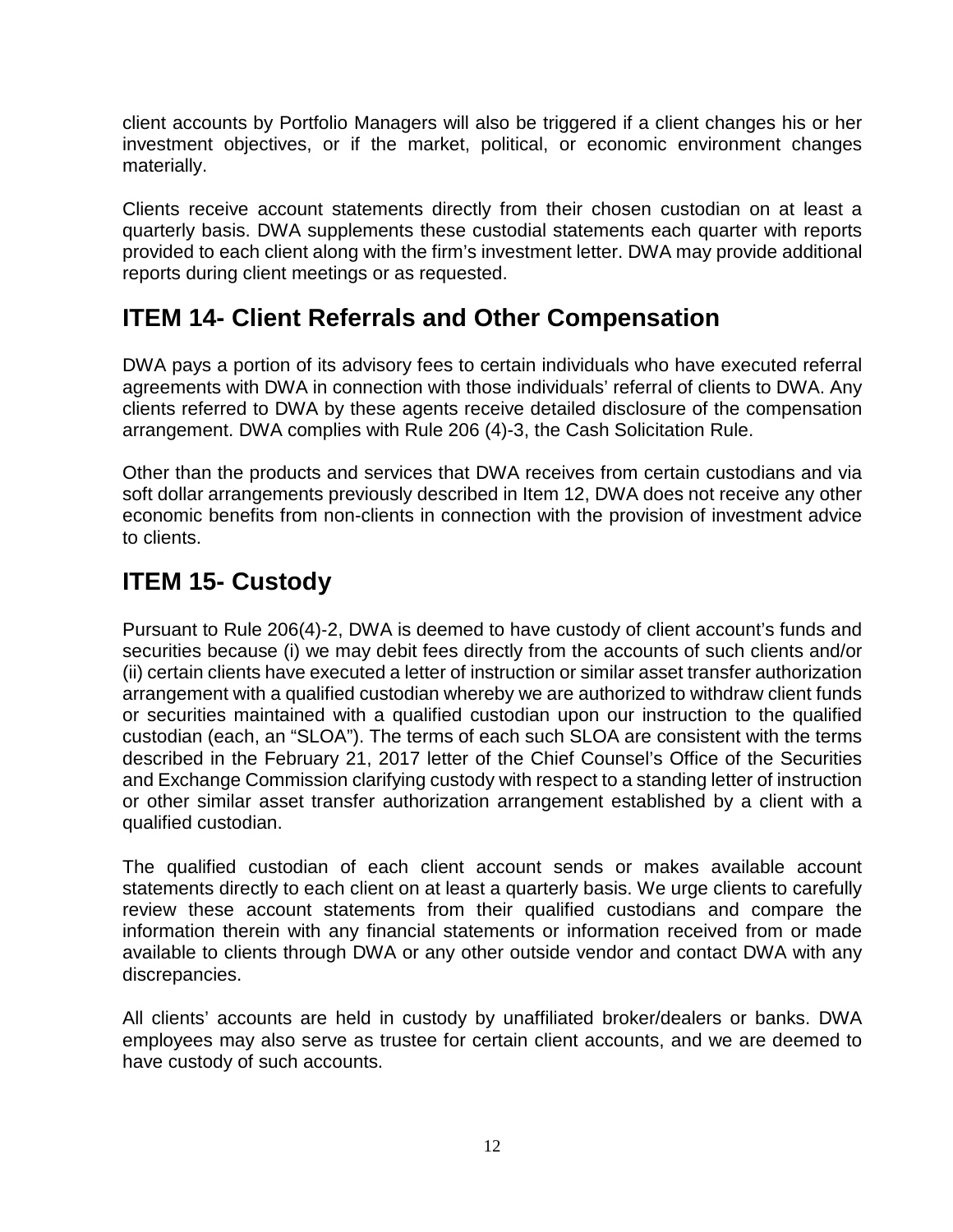DWA reviews all client custody arrangements, and pursuant to Section 206(4)-2 of the Custody Rule, identifies client accounts subject to a surprise examination. DWA engages an independent accounting firm to perform a surprise examination on such client accounts where DWA is deemed to have custody on an annual basis as required by the Custody Rule. The independent accounting firm is required to file an ADV-E with the Securities and Exchange Commission within 120 days of the surprise exam documenting the results of such examination.

## **ITEM 16- Investment Discretion**

DWA has investment discretion over the majority of its client accounts. Clients grant DWA trading discretion through DWA's investment management agreement. As an accommodation, DWA has accepted a small number of non-discretionary accounts.

Clients can place reasonable restrictions on DWA's investment discretion. For example, some clients have asked DWA not to buy securities issued by companies in certain industries, or not to sell certain securities where the client has a particularly low tax basis.

## **ITEM 17- Voting Client Securities**

In accordance with its fiduciary duty to clients and Rule 206(4)-6 of the Investment Advisers Act, DWA has adopted and implemented written policies and procedures governing the voting of client securities.

As a matter of policy, DWA does not vote proxies for its clients with the exception of certain "delegated" trusts, "directed" trusts and clients that contract with DWA where proxy voting has been a primary provision of their legacy investment management agreement with another investment manager. "Delegated" trusts are those where the corporate trustee (typically a bank) has delegated investment authority to DWA. "Directed" trusts are those where the Investment Committee of the trust selects DWA as the investment advisor. In addition, DWA is authorized to vote proxies for the majority of client accounts invested in the DWA Environment Strategy. DWA maintains a proxy voting policy for the DWA Environment Strategy. To help implement, track, manage and memorialize proxy voting for these clients, DWA has engaged an independent corporate governance consulting firm and proxy voting service.

A potential conflict of interest could arise if these clients owned a stock issued by a company for whom another DWA client serves as a director or officer. Certain DWA clients serve as directors or officers of public companies. DWA has not identified any material conflicts of interest in connection with past proxy votes. DWA will generally follow the voting recommendation of the independent corporate governance consulting firm that it has retained.

A copy of DWA's proxy voting policies and procedures, as well as specific information about how DWA has voted in the past, is available upon written request.